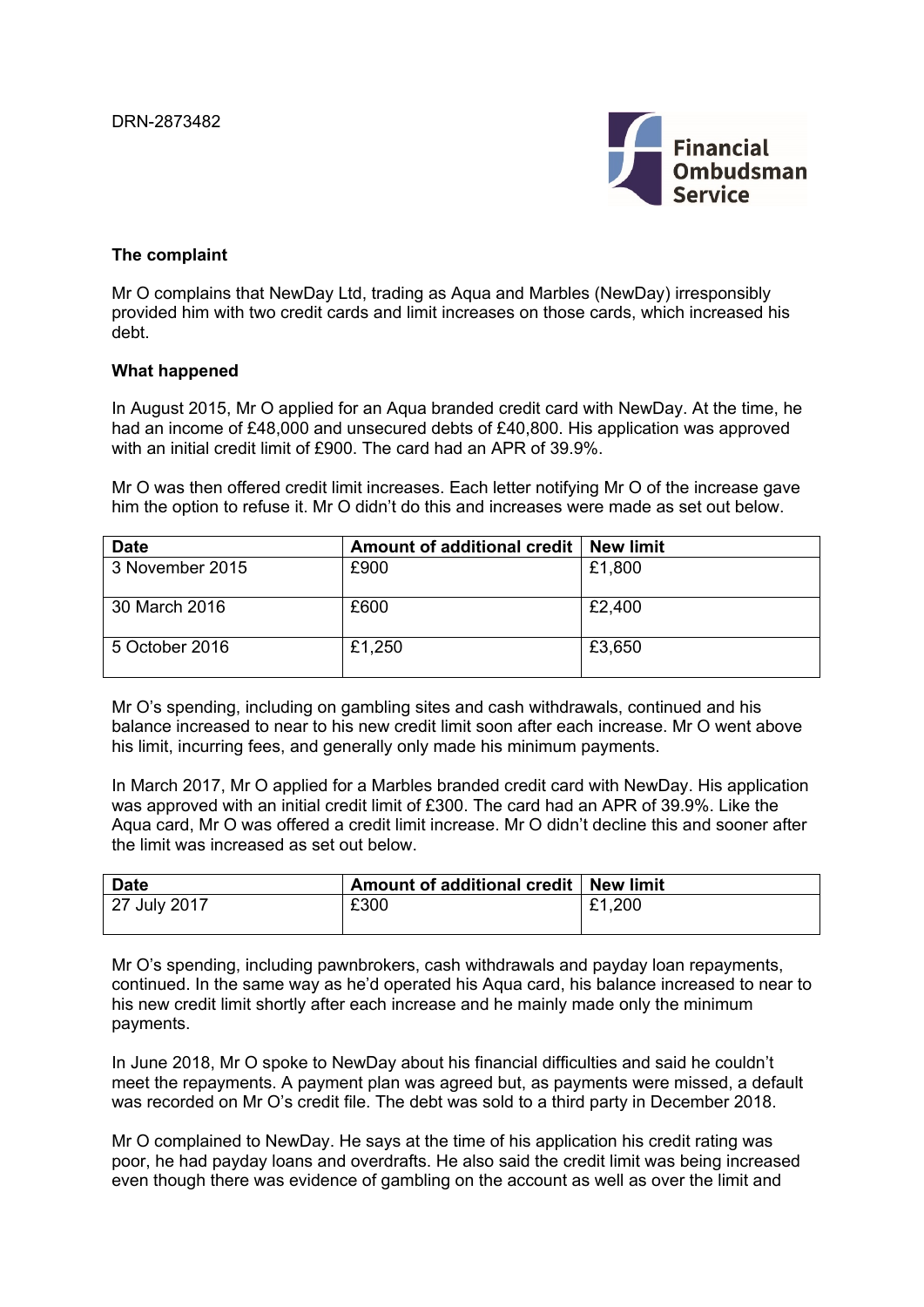late payment fees. He doesn't think sufficient checks were made before NewDay accepted his credit card applications or proactively offered him the credit limit increases.

NewDay didn't uphold Mr O's complaint. It said it offers credit cards to people who have poor credit, which can help customers improve their credit rating. NewDay said that to accept his application, it considered the following information:

- He was employed earning £48,000 with £40,800 of unsecured debt at the time he applied for the Aqua card. And an income of £55,000 and unsecured debt of £50,700 when applying for the Marbles card; and
- The information from credit reference agencies (CRA's) which showed Mr O not having any arrears, public records or defaults on his credit file.

NewDay said Mr O hadn't informed it of his gambling problem at the time of applying for the credit cards. It said all credit increases had been correctly offered and Mr O didn't opt out of any of them.

Mr O brought his complaint to our service. Our investigator upheld Mr O's complaint. He said he didn't think NewDay had completed reasonable or proportionate checks when agreeing to give Mr O credit under both the Aqua and the Marbles brands. He said NewDay's checks showed that Mr O had nine other active accounts at the time of the Aqua application and, given that Mr O had debt of significantly more than half of his income, our investigator thought it would've been proportionate for NewDay to have carried out other checks to ensure that any payments would be affordable and sustainable.

Had it done so, our investigator noted from the bank statements supplied by Mr O that his account was operating persistently in an arranged overdraft. And, in the months leading up to the credit card limit increases, the money coming into the account is closely matched to the money going out of the account and, on some occasions, the money going out is greater. Further, some of the money coming into the account is funded by payday lenders, loans and betting returns. Our investigator also looked at the activity on Mr O's NewDay account. He said Mr O immediately took cash withdrawals, only made the minimum payments and, as early as October 2015, was late in making a payment which led to a late payment fee being incurred. He felt these things could indicate financial difficulty and an inability to make payments in a sustainable way.

So, our investigator felt NewDay wouldn't have offered Mr O either credit card or the subsequent credit limit increases had it taken these factors into account. Taking all of this into account, our investigator felt a fair outcome of the complaint would be to refund all interest and charges applied to the account and re work it, paying interest on any credit balance. He also asked NewDay to remove any adverse information from Mr O's credit file.

Mr O accepted the investigators view. But NewDay didn't. It said it relied on data submitted by Mr O and from CRA's. So, it didn't find it acceptable to apply the information from Mr O's bank statements retrospectively when this wasn't required during the application. In summary, it made the following points:

- 1. At the time of both the Aqua and Marbles applications, there were no external accounts in arrears, financial difficulties or payday loans, which is evidence Mr O could maintain his payments. He had no public records such as CCJ's or IVA's. Neither did he have any payment arrangements or debt management programmes.
- 2. Although Mr O had 9 active lines of credit with other lenders and a high unsecured balance, he also had a high income and was maintaining his payments.
- 3. As Mr O made a payment above the minimum in late September, the late payment in October 2015 more of a timing issue, rather than an inability to pay.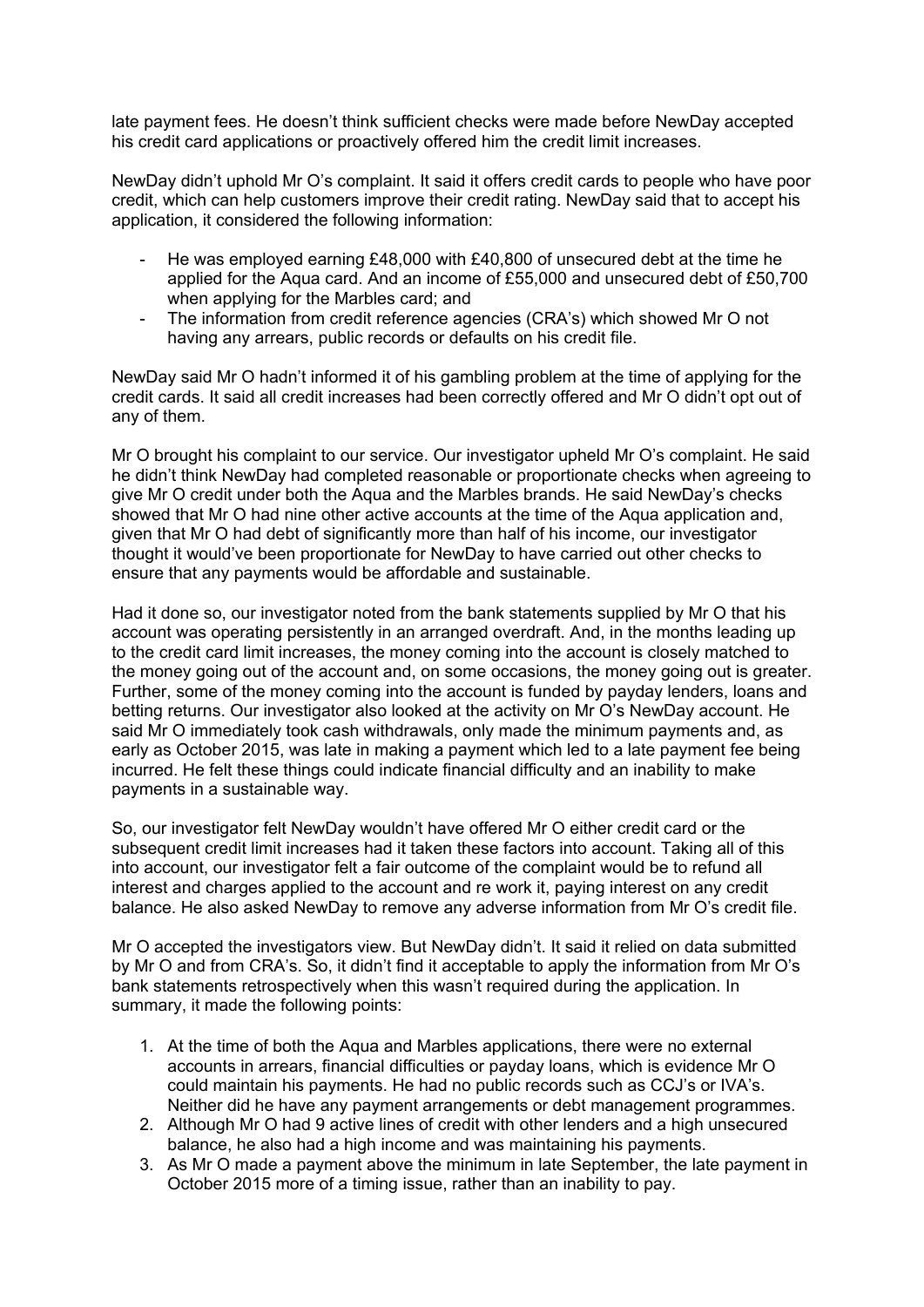- 4. In terms of the over-limit fees, Newday's policy is to only exclude customers from limit increases where they've incurred an over limit fee in all three months leading up to the increase. So, the increases were within its policy. For example, when the second credit limit increase offer was made in March 2016, only one late payment fee had been charged in January 2016, and one over limit fee in February 2016.
- 5. The cash transactions (cash withdrawals and transactions deemed to be cash by the card scheme such as payments to gambling sites) were made in line with the terms and conditions of Mr O's credit agreement.
- 6. In March 2016, although Mr O'Brien had previously had 26 payday loans, he had only opened one of these within the preceding three months. Also, it received data to show he had a total debt with other creditors of £88,085 but this decreased to £77,607 by December 2016, after the third credit limit increase had taken place.
- 7. In terms of the third Aqua credit limit increase offered in October 2016, it said Mr O '*had not been sufficiently delinquent to prevent this offer from being made*'. He hadn't had any late payments fees and the last two over limit fees were charged in May and June 2016. Also, his total debt had decreased to £73,296.
- 8. Specifically, in relation to the Marbles application, NewDay say Mr O still had 9 active lines of credit with other lenders and a high unsecured balance. However, he also had a high income and was maintaining his payments. In March 2017, his Aqua account had not been over limit since December 2016 and it hadn't entered arrears since January 2016. Externally, there were 2 active payday loans, but no evidence of any arrears or financial difficulties. At the time the Marbles credit limit increase went ahead, Mr O's account had been recently over limit, but not outside of policy and hadn't entered arrears. His total debt had decreased to £93,165 (it had been over £102,000 the month prior), there were no active payday loans and no evidence of financial difficulty.

As the complaint couldn't be resolved informally, it has been passed to me to decide.

# **What I've decided – and why**

I've considered all the available evidence and arguments to decide what's fair and reasonable in the circumstances of this complaint.

Taking into account the rules, regulations, guidance and good industry practice, I think that there are three key questions for me to think about while looking at Mr O's complaint. These are:

- 1. Did Newday complete reasonable and proportionate checks to satisfy itself that the initial decision to lend and subsequent increases, would be repayable by Mr O in a sustainable way?
	- a. If so, did it make fair lending decisions?
	- b. If not, would those checks have shown that the lending was affordable?
- 2. Should Newday have realised it was increasing Mr O's indebtedness in a way that was unsustainable or otherwise harmful, so shouldn't have provided the lending?
- 3. Did Newday act unfairly or unreasonably in some other way?

Newday was required to carry out proportionate checks, having regard to the relevant factors. And, while I accept it's for Newday to decide its approach to credit risk when considering applications for credit, creditworthiness is also relevant to affordability and this isn't simply a matter of commercial judgement for NewDay.

I note Newday explains the products applied for by Mr O were and are designed for and aimed at customers who tend to have impaired credit records. I think it's important that NewDay's responsibilities as a lender should be considered in that context. And, it's due to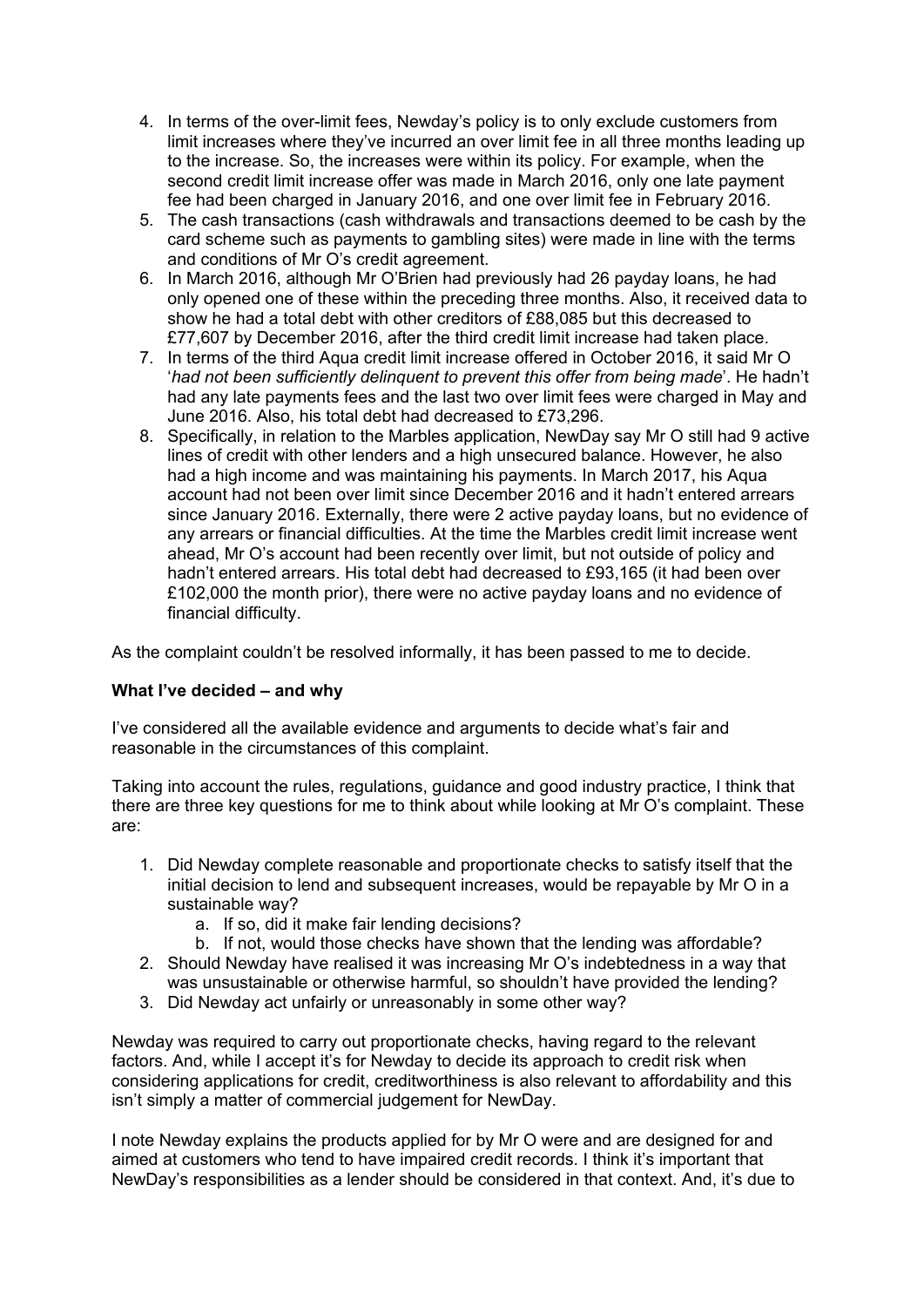the nature of Newday's target customer base for this product, that the importance of reasonable and proportionate checks can't be overstated.

## *Aqua card – application for credit, August 2015*

As mentioned above, before agreeing to make credit available to Mr O, NewDay needed to make proportionate checks to determine whether the credit was affordable and sustainable for him. There's no prescribed list of checks a lender should make but lenders should consider a range of things such as the type and amount of credit, the borrower's income and credit history, the amount and frequency of repayments, as well the consumer's personal circumstances.

Mr O was initially given a credit limit of £900 on the Aqua account. Considered on its own, the credit limit was relatively high albeit broadly proportionate compared with his income. Even so, there are other factors which persuade me that further checks should've been made to ensure the credit was affordable and sustainable for him.

I've looked at what checks NewDay said it did prior to the credit card application being accepted. It used information from credit agencies and saw that Mr O had nine active accounts/cards. It had no data of any payday loans which were reported to them. But it did know that Mr O had more than £40,000 of unsecured debt when he applied for the Aqua card. This is a substantial level of unsecured debt for anyone and, for Mr O, as it almost equalled his *gross* annual salary at the time of the application.

I appreciate the data NewDay had showed that Mr O didn't have any active or defaulted payday loans or any which were in arrears. But this isn't any accurate reflection of his financial situation at the time. His bank account statements show he was making payday lending payments and other numerous loan repayments each month as well as being overdrawn by nearly £5,000 at the time of the application for the Aqua card. And I can't see the reporting of the payday loans to NewDay was accurate when it states there weren't any. It looks as though this data simply wasn't provided to it before March 2016. I say this because by the time this information was included in the report to NewDay, it revealed Mr O had 26 payday loans with one being applied for in the 3 months prior.

So, the information used to accept Mr O's application wasn't accurate as this would've reflected that Mr O had a number of active loans, including payday loans, when he applied for the Aqua and Marbles cards. This indicates the credit cards might not be affordable or sustainable for him in the longer term as he didn't have enough disposable income to meet his outgoings.

Although NewDay weren't aware of this – as this didn't show up on the information it received from the CRA – it did know he had such a significant amount of unsecured debt that it almost matched his *gross* salary. And such debt is likely to require substantial monthly payments to maintain it. In light of this, I think Newday had information to suggest it needed carry out further reasonable and proportionate checks to ensure the lending was affordable for Mr O i.e. it would be repayable by Mr O in a sustainable way.

If NewDay had asked Mr O for his outgoings, I'm persuaded he would've mentioned the payments he was making to service the unsecured credit and this would've been a reason to prompt them to do further checks. Had it done so, the extensive gambling would also likely have been spotted as well as a reliance on loans, payday lenders and other unsecured forms of high cost credit to manage the spending on his account.

In summary, I don't think the checks Newday carried out were proportionate and reasonable when Mr O applied for the Aqua card. Had it done so, it's likely NewDay wouldn't have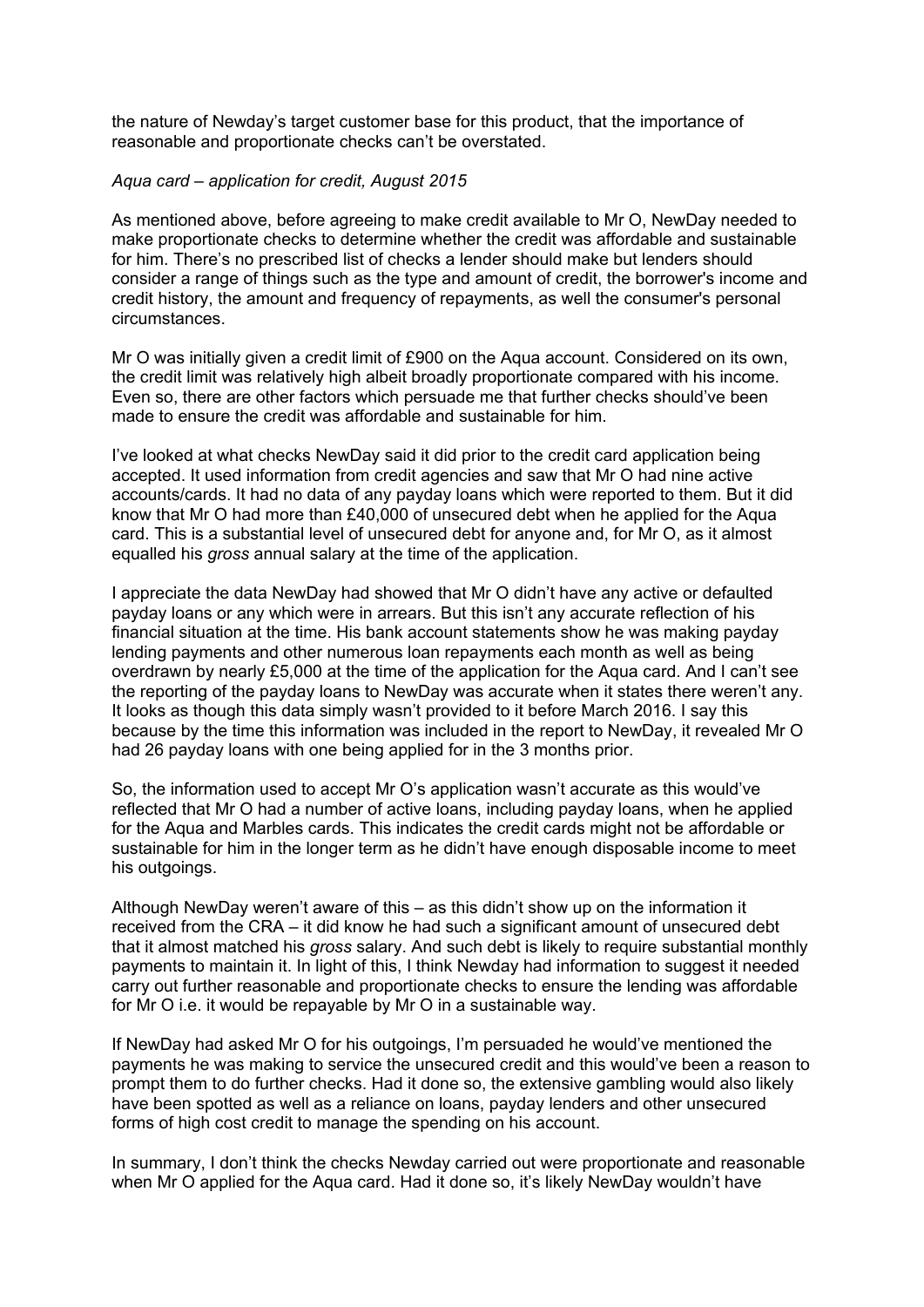offered credit to Mr O when he applied for it as this wouldn't have shown he was able to repay it in a sustainable way.

Mr O's financial situation doesn't improve from this point. In fact, the money going into and out of his bank account each month increases to more than £13,000 by December 2016 and far in excess of his salary. And, according to Newday's statements, it's clear he incurs some further over limit fees, makes cash-based and betting transactions and is borrowing money elsewhere. Because I've concluded the approval of the application for the Aqua card wasn't proportionate, it follows that the checks for the subsequent increases when Mr O's situation hadn't improved weren't either. Even so, I've gone onto consider some of the specific issues in relation to the credit limit increases on the Aqua card for completeness.

#### *Aqua card - credit limit increases*

Having only had the Aqua card a very short period and given the high amount of unsecured debt Mr O already had, I think Newday had information to suggest it needed carry our further checks to ensure the increased lending was affordable, before offering an increased credit limit.

Even so, CONC 5.2.4G(3) says that a creditworthiness check can include previous dealings with the customer. And, in the context of a running credit account like this one and Newday's model of increasing credit limits after starting them low, I think the way in which the account has been run would be a particularly important factor to consider before offering increases.

Mr O had considerable unsecured personal debt, which was clear from his credit file at the times of these offers to increase his credit limit. There is also considerable evidence of spending on gambling sites, and he quickly reached and remained at his credit limits very soon after the cards were issued and after his limits were extended. Even at the point of the first credit limit increase, Mr O had carried out a couple of 'cash spend' transactions on the account and incurred one 'default' fee in October 2015 after he missed making the minimum repayment by the due date. These things should've caused Newday to consider that it needed to carry out some further checks before granting Mr O an increase – since cash transactions on such an account are a particularly expensive way of borrowing money - and might have indicated cashflow issues – which begin to call into question the sustainability of repaying the maximum balance over a reasonable period of time.

I think the fact that Mr O incurred a late payment fee within the first two statements of having the Aqua card is also significant. This is because it raised the possibility that was having difficulty with his overall finances. Particularly bearing in mind that this account represented quite an expensive way to borrow money. And this raised the prospect that Mr O might struggle to sustainably repay any credit balance over a reasonable period.

I have also kept in mind the high rates of interest on these cards, and that extending his limits was unlikely to help Mr O to reduce the costs of his debt (for example by consolidating debt at a lower interest rate). NewDay has indicated that all its lending criteria was met for Mr O, and consideration was given to his overall indebtedness. It has said spending on gambling would not be automatic barrier to increased lending, and it notes Mr O made his minimum payments on time for most of his account lifetimes. But, as I've already said, Newday's approach to credit risk is separate to its obligations as far as the affordability of the borrowing for Mr O was concerned. So, I've thought about what a proportionate check would've involved. And given what I've said earlier about what the over limit fees potentially indicated, I think it would have involved some assessment of Mr O's income and expenditure.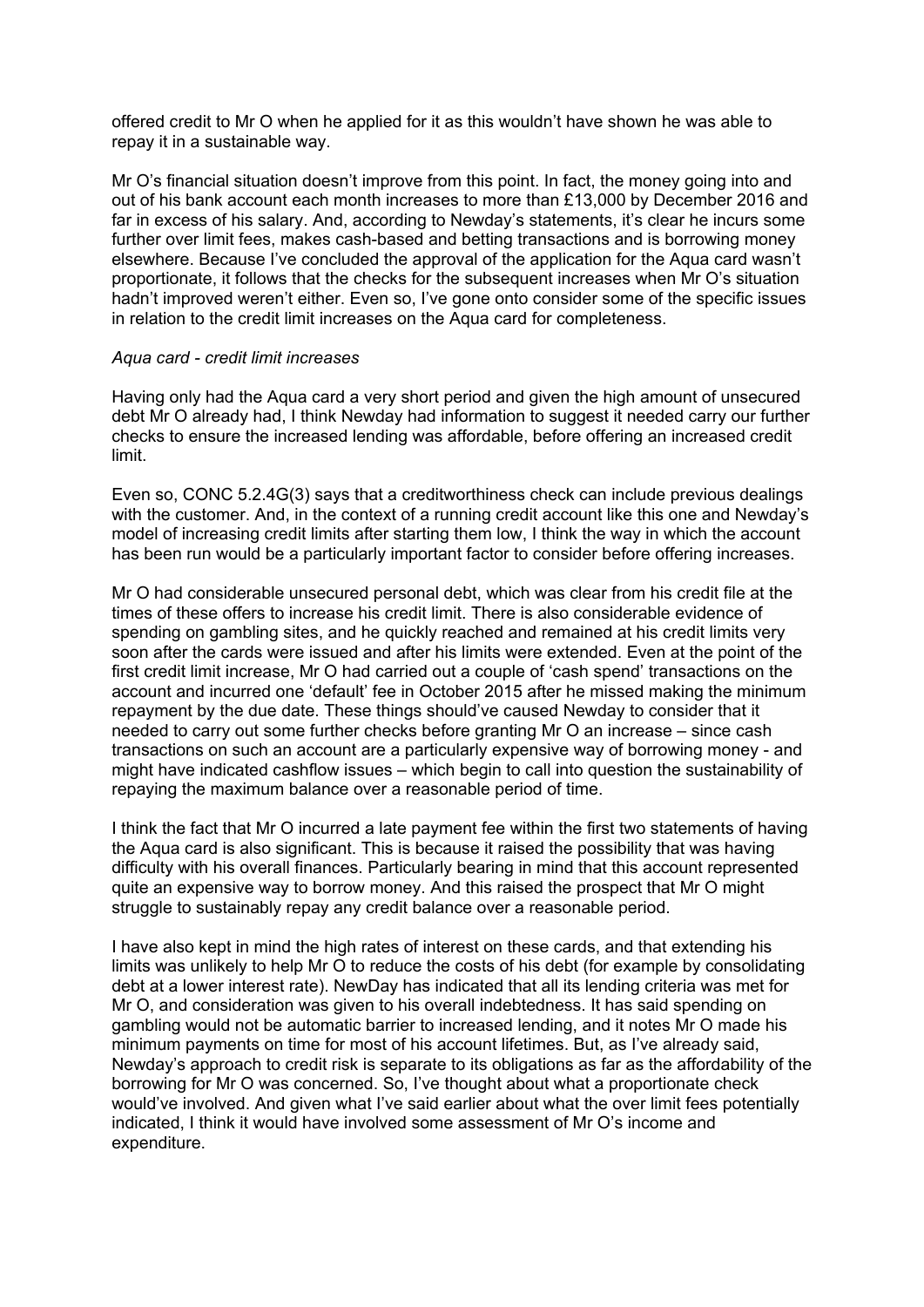Having decided this, I also need to decide whether it is more likely that a proportionate check would've told Newday that Mr O wasn't going to be able to sustainably repay the credit limit over a reasonable period of time. I've seen a number of Mr O's bank statements in the lead up to the limit increases. And just because something shows up in the information Mr O has provided, it doesn't mean it would've shown up in any further enquiries Newday might've carried out at the time. But I think it's fair, reasonable and proportionate to place considerable weight on it as an indication of what Mr O's financial circumstances were likely to have been.

Bank statements provided by Mr O show he was receiving employed income of a little over £3,000 a month. They also show significant gambling expenditure, with numerous gambling transactions being made. Mr O did also have some credits from his gambling but these were limited and his gambling expenditure far outweighed these. In each month, Mr O started and finished in his overdraft by more than £4,500. He incurs a number of unplanned overdraft fees and there is evidence of payday loans being taken out and maintained along with numerous forms of other unsecured credit and loans. From January 2016, many of the transactions were related to gambling or cash advances. This all builds a picture of someone struggling with their finances. And, given the amount of money being spent on gambling, I think it's likely there ought to have been real questions about whether it would've been responsible or appropriate to increase Mr O's credit card limit. Even if the gambling itself had not provided cause for concern, it seems that it is contributing to broader financial problems. For example, the evidence of payday loans and other finance as well as a reliance on a substantial overdraft suggest that Mr D was struggling to meet his existing commitments. And this would've called into question Mr D's ability to sustainably repay the increased credit limit in a reasonable period of time.

As a result of this, I don't think the checks Newday carried out were proportionate or reasonable when the unsolicited offers to increase the credit limit on his Aqua card were made. Evidence was available to demonstrate his increasing indebtedness and potentially significant issues with gambling spending. Further, I don't think that offering 'opt out' credit limit increases when he had reached his lower credit limits, and had often remained for some time at those limits, could have helped his financial situation.

### *Marbles card – application for credit, July 2017, and one credit limit increase*

Mr O applied for the Marbles card while he had an Aqua card. This means the information Newday held about how that account had operated would reasonably have been relevant to its lending decision on the Marbles application. I can see from the affordability data supplied by Newday that Mr O was over his Aqua account limit in three out of the seven months prior to his application for the Marbles card and incurred the associated over limit fees. He had also incurred eighty-one cash advance fees in the same period and his unsecured lending was now at more than £50,000 with a new payday loan was being applied for almost monthly, with four bring applied for in the three months up to time he applied for the Marbles card. This ought to have given a strong indication that Mr O was reliant on the credit and was having difficulty with his overall finances.

Mr O has also supplied copies of his bank statements in the lead up to the opening of the Marbles account. These show a similar picture to the one described earlier, in the lead up to application for and increases on the Aqua card. There is evidence of the extensive use of payday loans, other forms of lending and loans leading up to the card being taken out. The reliance on the overdraft had continued at more than £4,000. Each month, the money coming into his account including through various forms of credit and loans is more than £13,000 and the money going out his account closely matches this. This signals a reliance on short term high cost credit. And, once again, there is substantial gambling activity. I can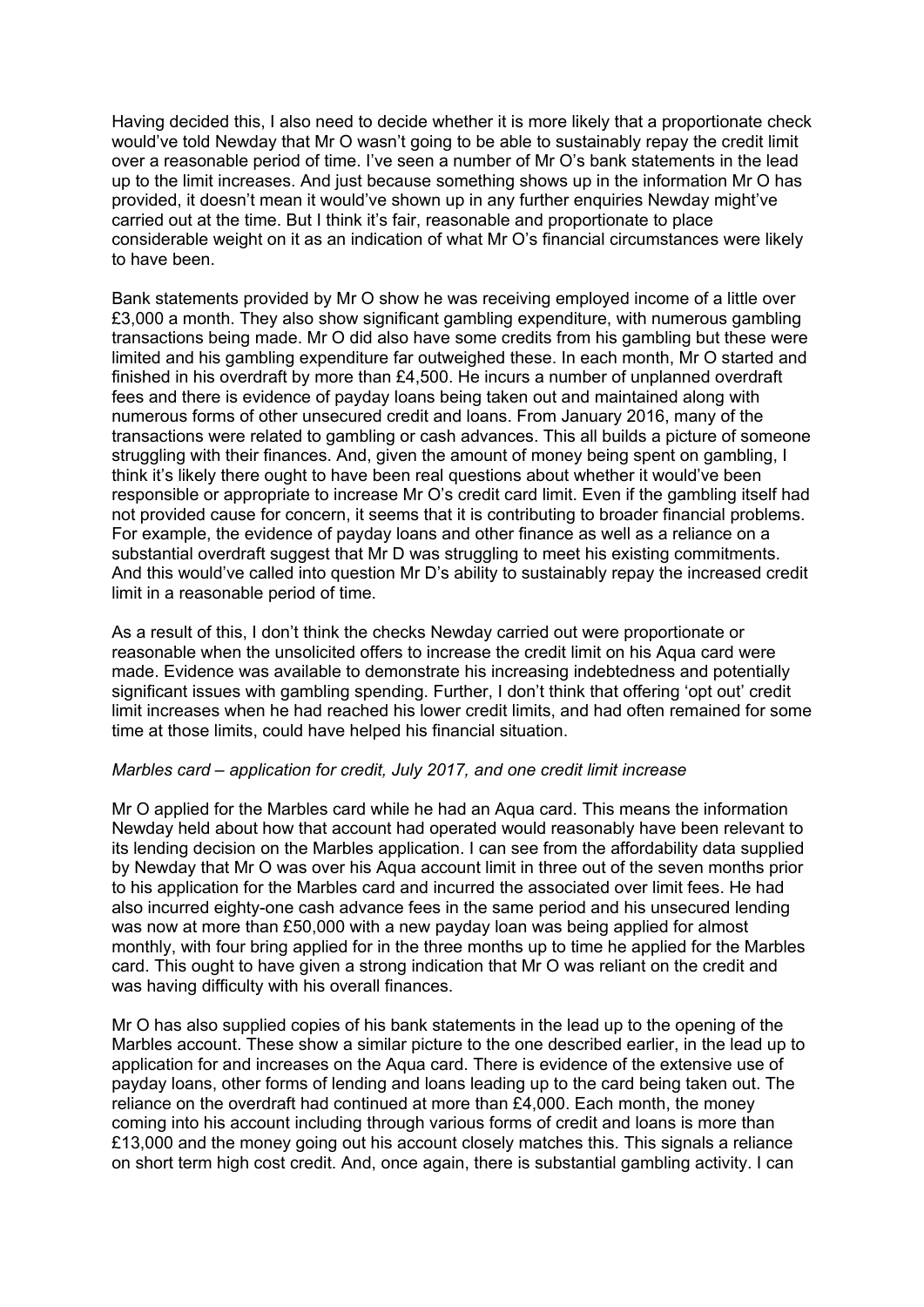also see that there was continued gambling spend on the Aqua card around the same time in so far as the credit limit allowed.

I cannot say for sure what Newday would've done upon finding out about Mr O's broader financial situation, but the picture presented is once again of someone struggling with their finances. Given a considerable amount of money was being spent on gambling and the payment of finance, I think it's likely there ought to have been real questions about whether it would've been responsible or appropriate to provide Mr O with access to further credit, even though the initial credit limit was relatively small. Whilst I consider the level of gambling gave cause for concern, even if it wasn't it would've been clear that it was still contributing to broader financial problems. The frequent use of payday loans and other high cost credit shows Mr O was struggling to meet his existing commitments and was reliant on credit to repay existing credit. This would've called into question Mr O's ability to sustainably repay any credit limit in a reasonable period of time.

So, in summary, I don't think the checks Newday carried out were proportionate or reasonable when Mr O applied for the Marbles card. Had it carried out proportionate checks, I think it likely NewDay would have realised the lending was unsustainable and wouldn't have offered a Marbles card to Mr O. Because I've concluded the approval of the application wasn't proportionate and also as his situation hadn't improved by the time the credit limit increase on the Marbles card was offered to him, it follows that the checks for the subsequent Marbles credit limit increase weren't either.

I'm not ignoring the fact that Newday has said Mr O didn't ever notify it of his gambling. But this doesn't alter the fact that Newday was required to check its lending was affordable. I also note Mr O hadn't had any defaults or County Court Judgments prior to the application. This would suggest that Mr O didn't have any major issues in maintaining his payments up to the point of acceptance. But it also doesn't show the full picture here and I think it's that which was missing from the assessment. For the reasons set out above, I'm persuaded that it would've been proportionate and reasonable for NewDay to investigate the unsecured debt Mr O had in more detail, along with his outgoings prior to accepting his application. And, if these checks had been made, it'd show that Mr O was using unsecured borrowing to meet his outgoings, including the maintenance of other borrowing.

Mr O has asked NewDay to refund all interest charged plus 8% interest. Here, I think it's fair that Mr O repays what he borrowed from NewDay, but only that amount. I don't think it's fair that he's disadvantaged by having to pay back any more than this. So my decision is that NewDay should remove all interest and charges applied to the account and recalculate what (if anything) Mr O owes from the initial amount he borrowed. As I'm persuaded that, had NewDay completed further checks this is more likely to have changed their decision to accept Mr O for the credit card and increase his limit, I think it would also be fair that NewDay put Mr O in the same position he was in prior to their acceptance of the Aqua and Marbles credit cards. It should do this by removing any adverse information from Mr O's credit file relating to the NewDay credit card.

From what I've seen, NewDay sold the outstanding balance on Mr O's accounts to a thirdparty debt purchaser. So, it either needs to buy the account back from the third party and make the necessary adjustments or pay an amount to the third party in order for it to make the necessary adjustments.

# **Putting things right**